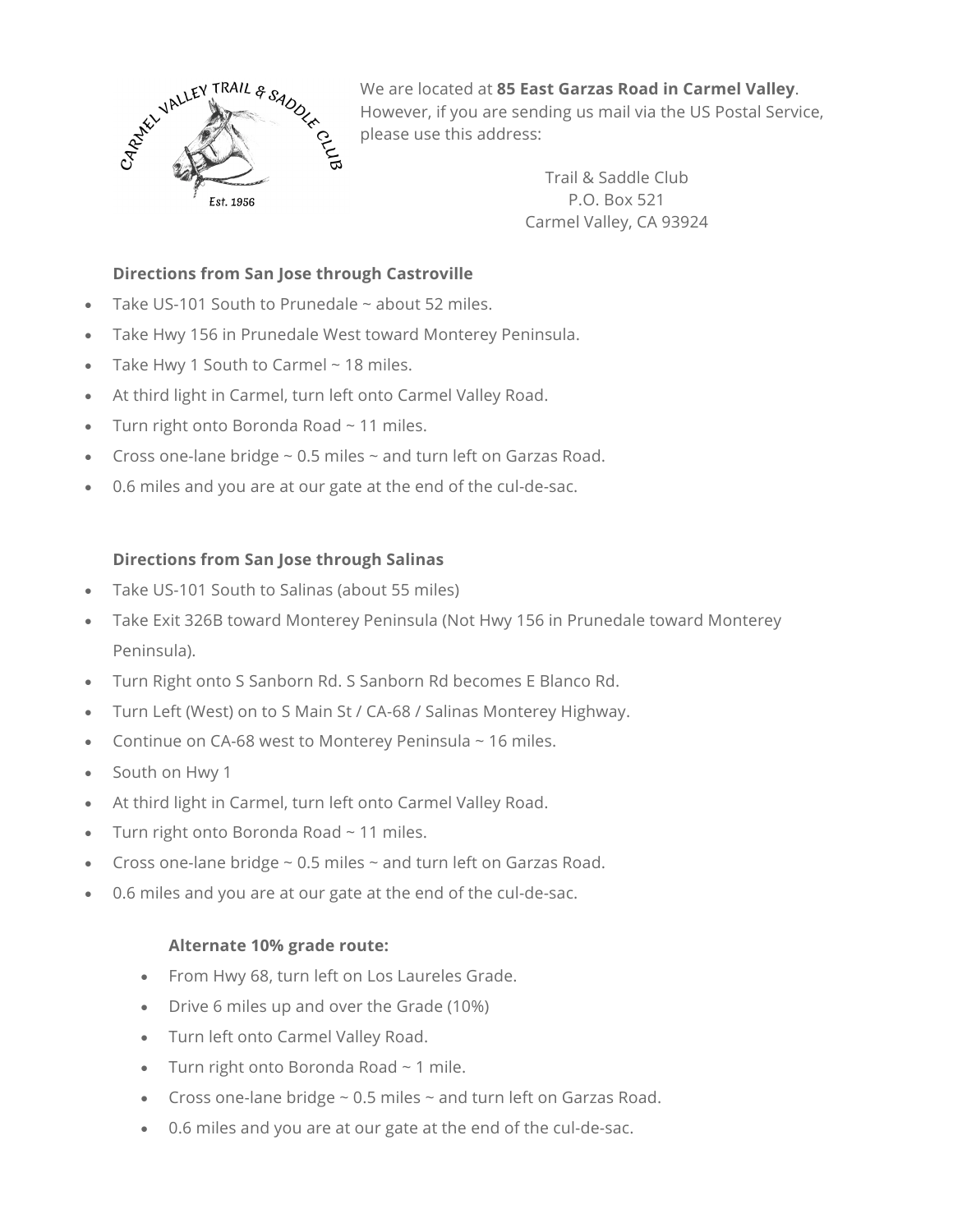#### **From Santa Cruz or Watsonville:**

- Take Hwy 1 South to Carmel.
- At third light in Carmel, turn left onto Carmel Valley Road.
- Turn right onto Boronda Road ~ 11 miles.
- Cross one-lane bridge  $\sim$  0.5 miles  $\sim$  and turn left on Garzas Road.
- 0.6 miles and you are at our gate at the end of the cul-de-sac.

# **From King City or Paso Robles through Salinas:**

- Highway 101 north to Salinas.
- Use the left lane to take the Abbott St exit
- Continue onto Abbott St
- Turn left onto Harris Rd
- Continue onto Harris Rd (turns into Spreckels Blvd)
- Merge onto CA-68 W. 14 miles to Monterey Peninsula.
- South on Hwy 1
- At third light in Carmel, turn left onto Carmel Valley Road.
- Turn right onto Boronda Road ~ 11 miles.
- Cross one-lane bridge  $\sim$  0.5 miles  $\sim$  and turn left on Garzas Road.
- 0.6 miles and you are at our gate at the end of the cul-de-sac.

### **Alternate 10% grade route:**

- From Hwy 68, turn left on Los Laureles Grade.
- Drive 6 miles up and over the Grade (10%)
- Turn left onto Carmel Valley Road.
- Turn right onto Boronda Road ~ 1 mile.
- Cross one-lane bridge  $\sim$  0.5 miles  $\sim$  and turn left on Garzas Road.
- 0.6 miles and you are at our gate at the end of the cul-de-sac.